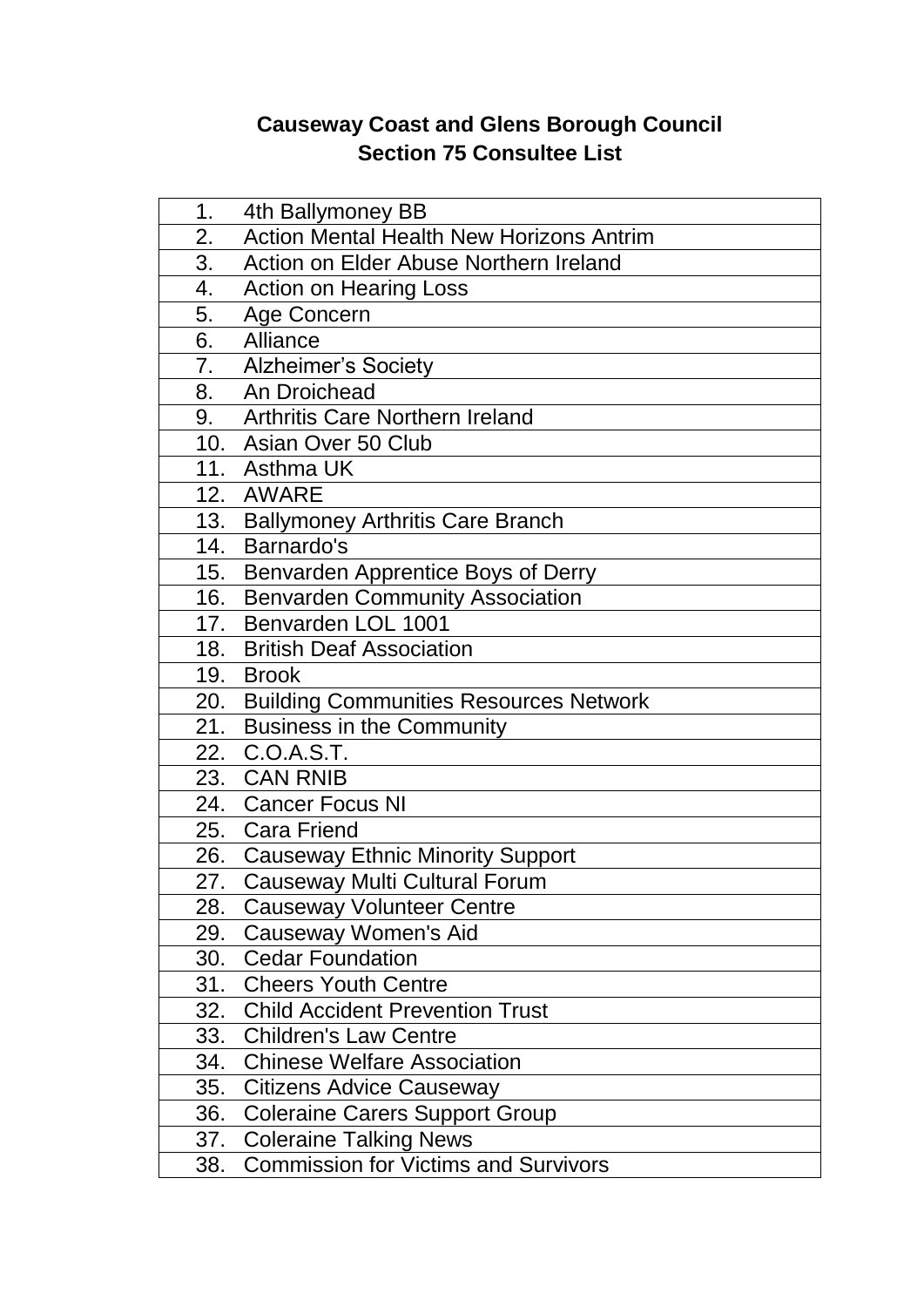| 39. | <b>Community Development &amp; Health Network</b>     |
|-----|-------------------------------------------------------|
| 40. | <b>Community Foundation for Northern Ireland</b>      |
| 41. | <b>Compass Advocacy Network</b>                       |
| 42. | <b>Corporate Services Manager</b>                     |
| 43. | Corrymeela                                            |
| 44. | <b>Council for Catholic Maintained Schools (CCMS)</b> |
| 45. | <b>Crafts With Love</b>                               |
| 46. | <b>CRUN</b>                                           |
| 47. | Department for Infrastructure                         |
| 48. | Depaul                                                |
| 49. | <b>Disability Action</b>                              |
| 50. | <b>Disability Sport NI</b>                            |
| 51. | Dry Arch Children's Centre                            |
| 52. | <b>Dunloy Development Association</b>                 |
| 53. | <b>DUP</b>                                            |
| 54. | <b>Education Authority</b>                            |
| 55. | <b>Equality Coalition</b>                             |
| 56. | <b>Extern</b>                                         |
|     | 57. GMB                                               |
|     | 58. Guide Dogs NI                                     |
| 59. | Habinteg Housing Association (Ulster) Ltd             |
| 60. | <b>Hands That Talk</b>                                |
| 61. | <b>HereNI</b>                                         |
| 62. | Huntington's Disease Association NI                   |
| 63. | <b>IMTAC</b>                                          |
| 64. | <b>Indian Community Centre</b>                        |
| 65. | <b>Institute for Conflict Research</b>                |
| 66. | Ladies Friendship and Craft Group                     |
| 67. | <b>Learning Works</b>                                 |
| 68. | <b>Mae Murray Foundation</b>                          |
| 69. | Mencap                                                |
| 70. | <b>MindWise Head Office</b>                           |
| 71. | <b>MS</b>                                             |
| 72. | <b>NACN</b>                                           |
| 73. | NI Human Rights Commission                            |
| 74. | NI Youth Forum                                        |
| 75. | Niamh Mental Wellbeing                                |
| 76. | <b>NICEM</b>                                          |
| 77. | <b>NIHE</b>                                           |
| 78. | <b>North Regional College</b>                         |
| 79. | Northern Ireland Rare Disease Partnership (NIRDP)     |
| 80. | <b>NUS-USI</b>                                        |